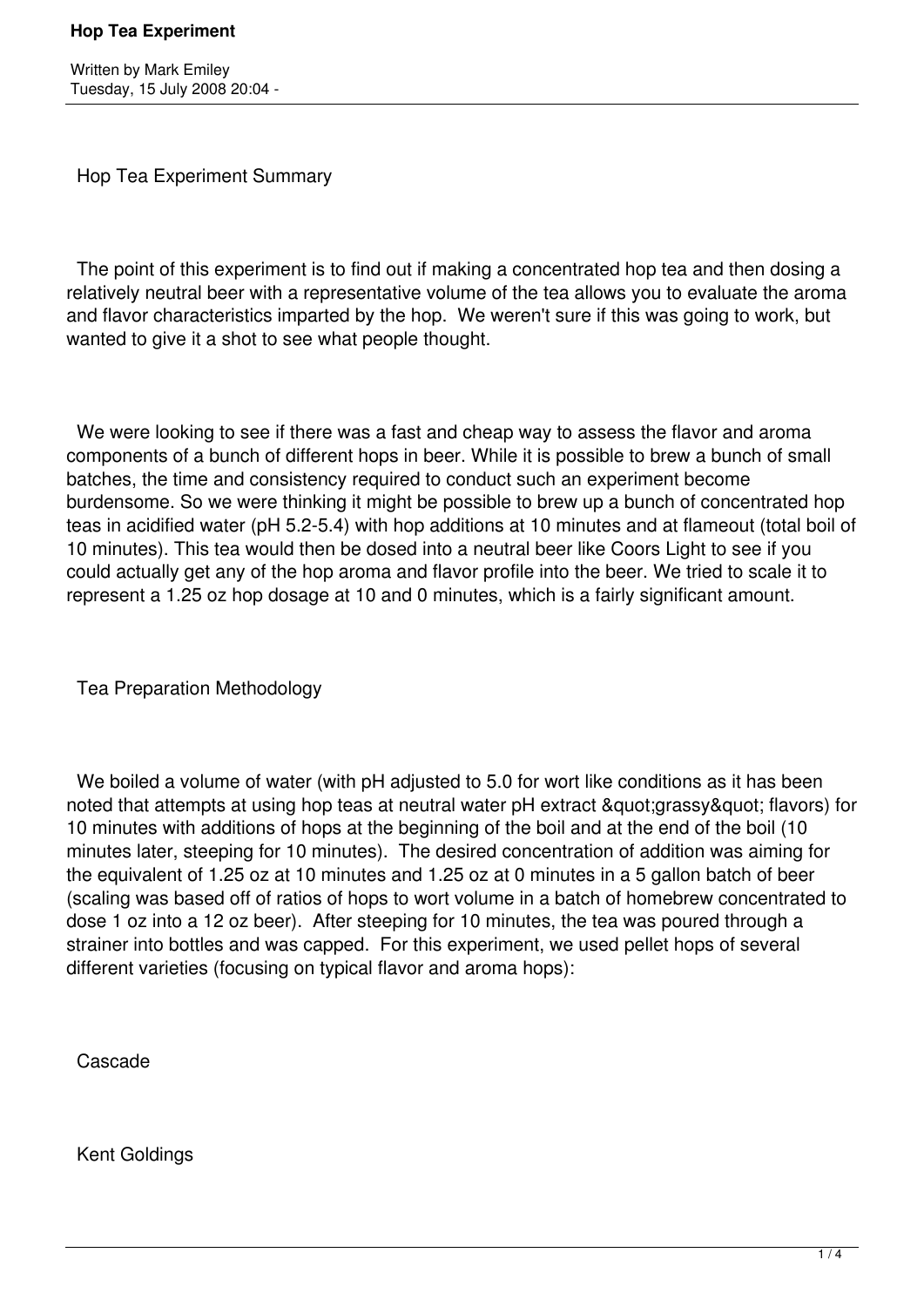Written by Mark Emiley Tuesday, 15 July 2008 20:04 -

**Hallertau** 

Saaz

Perle

**Willamette** 

Tea Reconstitution Methodology

 In order to attempt recreation of a comparable concentration, we used the following steps to mix the tea and the test beer.

Equipment:

2 pint glasses (7 for the entire experiment)

1 shot glass

Sampler glasses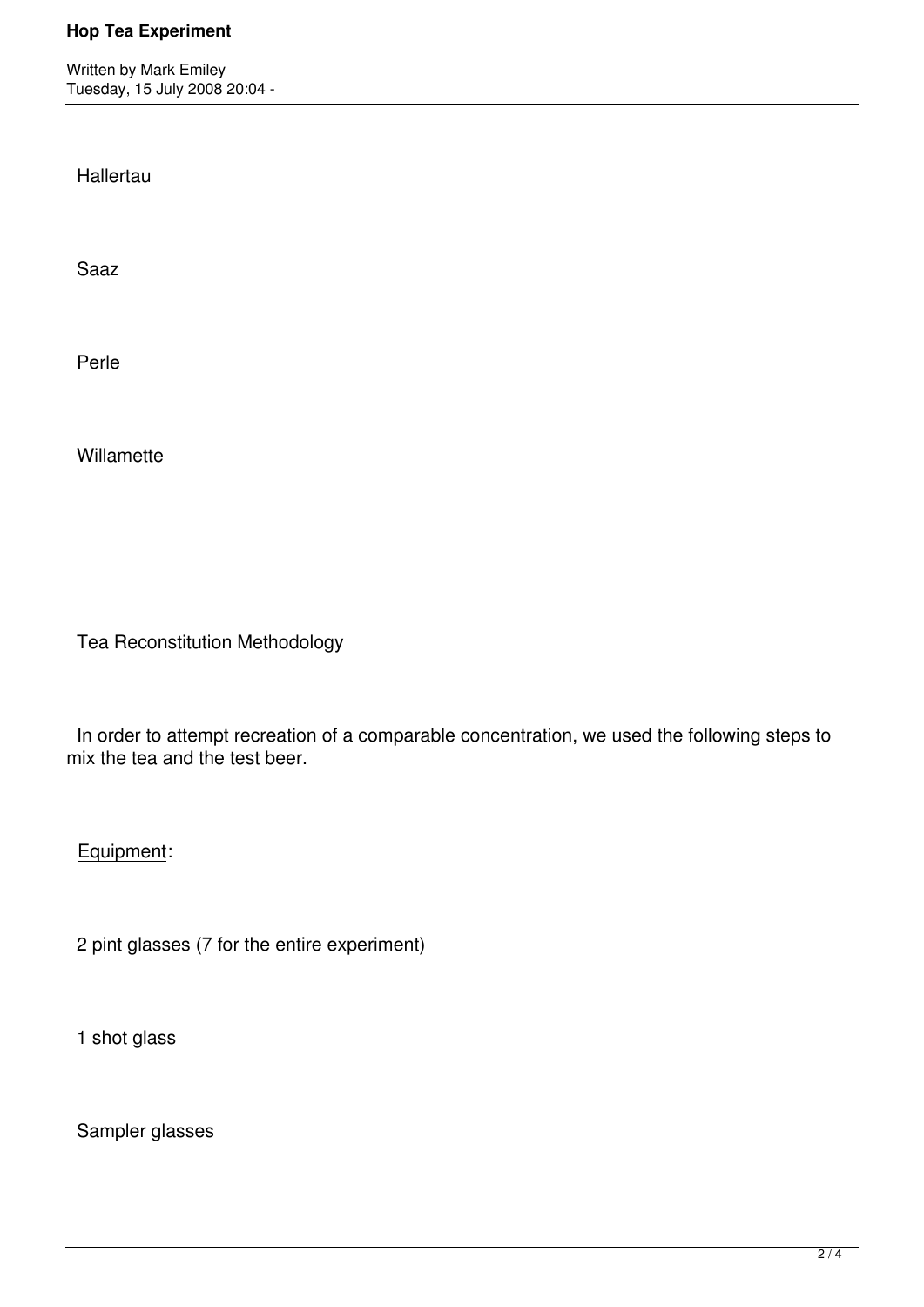Written by Mark Emiley Tuesday, 15 July 2008 20:04 -

2 12 oz bottles of Coors Light

1 bottle of cold hop tea

Cold water (in order to simulate equal dilution and effects on maltiness)

- 1. Pour 1 oz of hop tea (~2/3 shot glass) into one pint glass
- 2. Pour 1 oz of cold water  $(\sim 2/3$  shot glass) into other " standard" pint glass

3. Pour a bottle of Coors Light into each of the pint glasses

 4. Pour a small sample of each into your sampler glasses (you can use the & quot; standard & quot; sample for all samples)

5. Compare aromas and flavors seeing if you can notice anything

6. Write down observations for the different styles if you do notice anything (back of sheet)

Notes:

1. The hop dosed beers will be very cloudy (ignore that as best as possible)

2. There is a significant change in bitterness, despite the low boiling time (ignore that as best